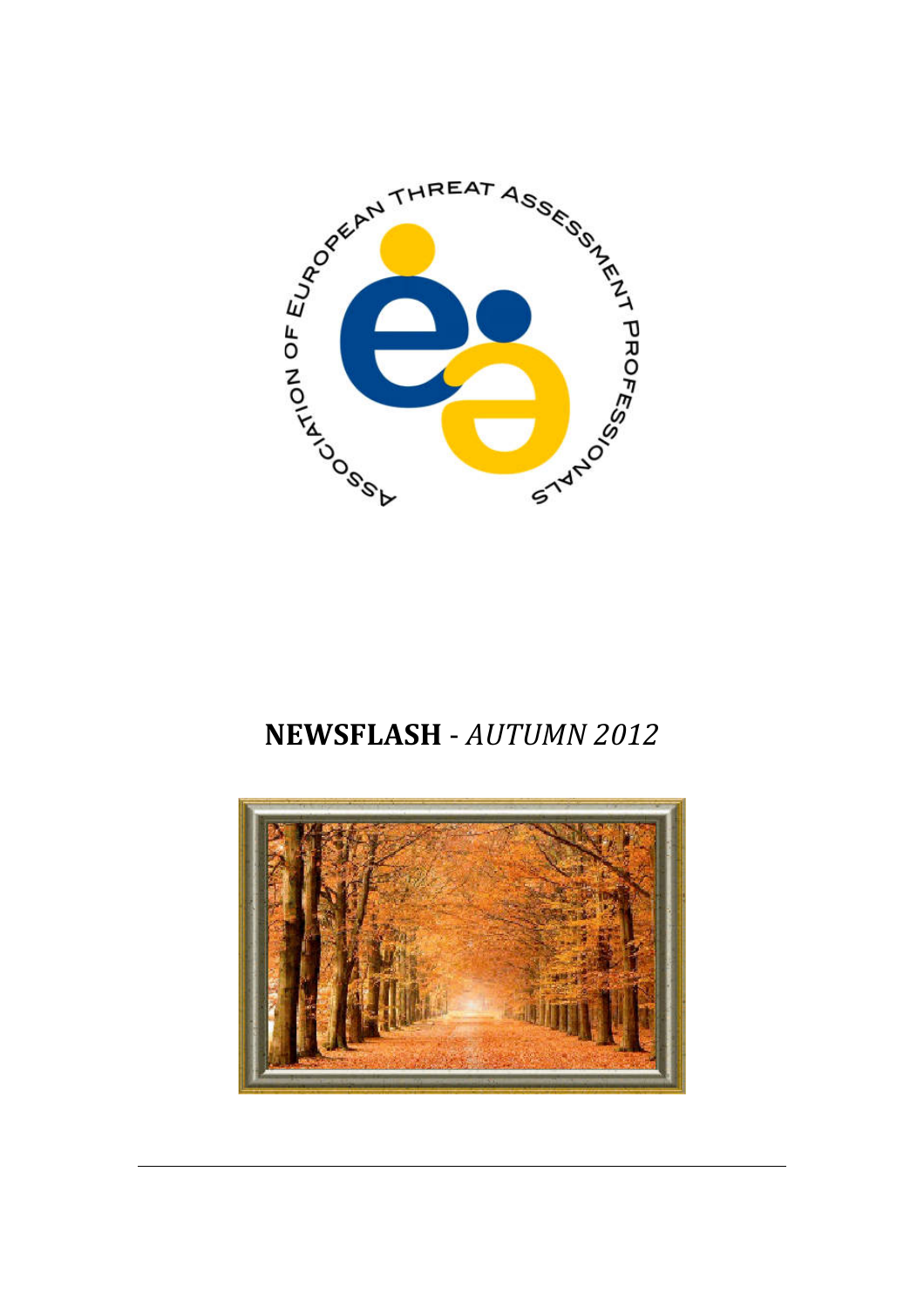

# **Message from the Board**

Early September the board had her annual meeting in Vienna, the Capitol of Austria, where next year's AETAP conference will be organized. The meeting took place at the head office of the Vienna police. The Threat Assessment Unit was very generous in providing us a meeting room, and three of their team members advised us during the day. They will also assist us during the conference. The board was furthermore honored by the visit of Police General Karl Mahrer, vice president of the Vienna Police. He was there on Saturday morning and gave a warm welcome to the AETAP board, offering several high standing services and opportunities for the 2013 conference, which will make next year's conference the place to be. During the coming months the necessary meetings will take place in order to work out these opportunities.

The board meeting started with giving our new board members a warm welcome - Professor Henrik Belfrage and Ms. Andrea Wechlin. We are very fortunate having these experts on board and looking forward to many years of working together as a team.

Henrik Belfrage is Professor of Criminology at Mid Sweden University in Sundsvall, as well as in Norway (University of Bergen). He is a well-regarded researcher in the field of forensic psychology and threat assessment. Henrik develops and evaluates risk instruments (e.g. the B-SAFER, SAM, HCR-20, SVR-20 and the PATRIARCH).

*Andrea Wechlin* is head of the coordinating office in Lucerne (Switzerland) that takes care of all interventions and strategies concerning domestic violence and threat management. Her office falls under the justice and safety department of Lucerne (www.gewaltpraevention.lu.ch). Besides her work for the department, she is also one of the directors of the woman shelter of central Switzerland (www.frauenhaus-luzern.ch). In her country she is an authority in the field of domestic violence and has a great amount of case and advisory experience in this field.



Andrea Wechlin *Henrik Belfrage* 

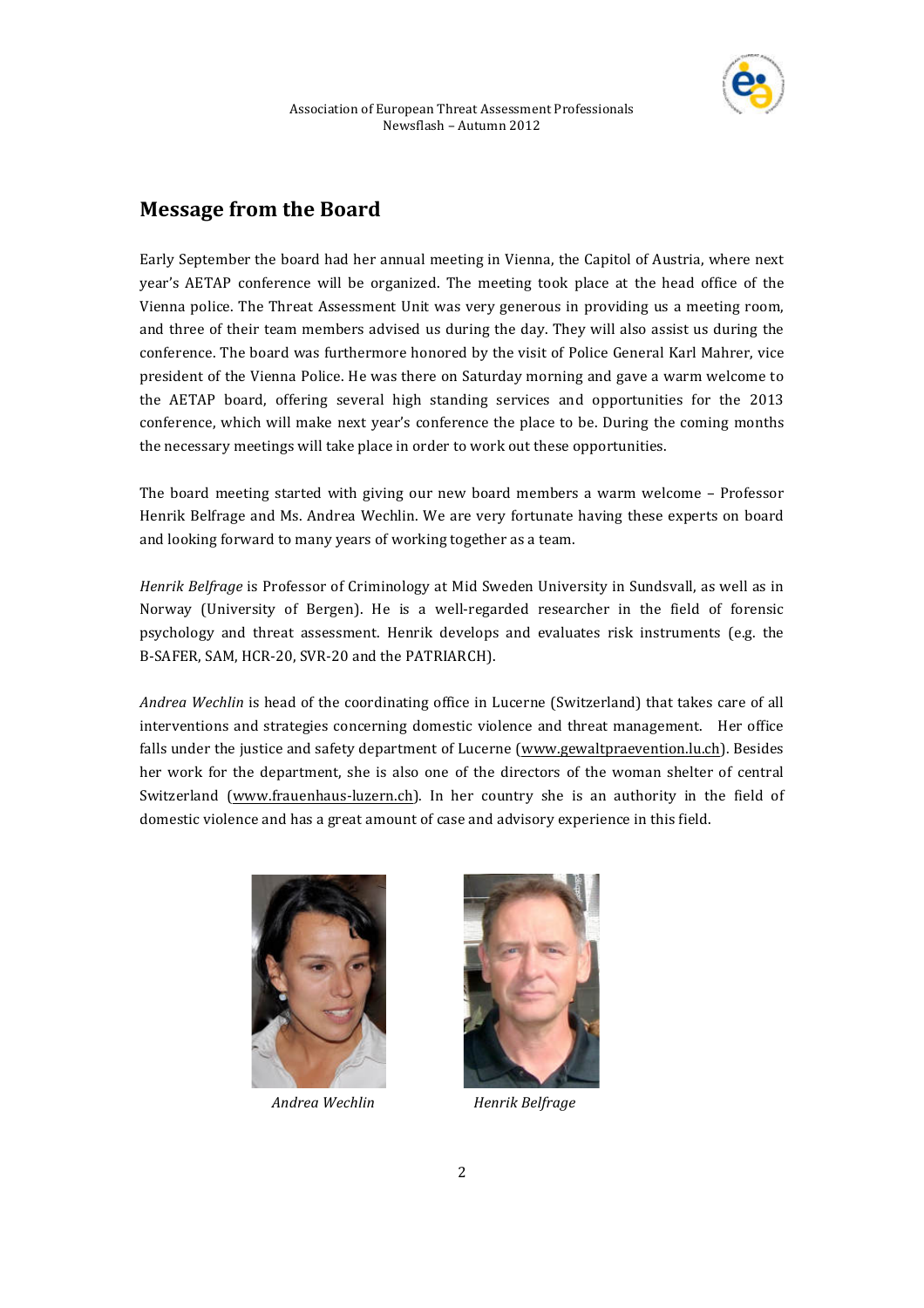

One of our board members left the organization. Mr. Peter Sund informed the board that he has to spend more time with his work for the Finnish Police College, and that his daily work does not has so much to do with threat assessment or - management anymore. We would like to thank Peter for all his work and efforts for the association throughout the years and wish him all the best for his private and professional life.

During the meeting several general issues were discussed, such as the current financial situation of the association. In the next (winter) edition of Newsflash we will provide more administrative-organizational information as well our financial resources. Our association's website is currently under construction and will be rebuilt to a user friendly and up to date service provider. The board has decided that our attention should be more focused on expanding our number of members, because we believed that our association is a professional benefit to those working in the field of threat assessment and - management. We also would like to ask our current members to spread the word about our association and help us make our organization grow. 

The board takes note of two important international developments. First of all, AETAP is getting involved in more than only setting up the annual conference and providing high value presentations to the threat assessment arena, as it should be for a professional organization.

#### **Professional Quality Standards for European Threat Assessment & - Management**

The demand for threat assessment and - management services in European governmental bodies, private industries, schools and universities have been growing during the past decade. As a consequence of these developments there is an increasing necessity to describe and define professional quality standards for threat management. AETAP will be the body responsible for providing a clear set of guidelines when it concerns the certification of individual professionals in Europe providing threat assessment and management services, as well as for European based institutions (organizations) who have installed threat management expert teams and - systems. During AETAP's 2010 conference in The Hague (The Netherlands) an AETAP certification working group was appointed by the board: Jens Hoffman (AETAP board member), Bram van der Meer (AETAP president), and Katherine Timmel Zamboni (former AETAP board member) The mission of this working group was defined as developing  $(1)$  quality standards, and  $(2)$ describing the AETAP certification process for individuals as well as institutions. Before the summer recess the working group presented their official document: *'Certification of European Individual Professionals and Organizations in Threat Assessment and - Management'. With the* advise of the working group's international advisory board (dr. Stephen Hart, dr. J. Reid Meloy, dr. Stephen White, dr. Lisa Warren) the working group is currently working on the final draft which will be published on the AETAP website and put into practice before the end of the year. The Quality Standards document was also presented and discussed at the 'international board meeting' in Anaheim (California) in August this year. The other associations also presented their developments regarding quality standards for threat assessment professionals.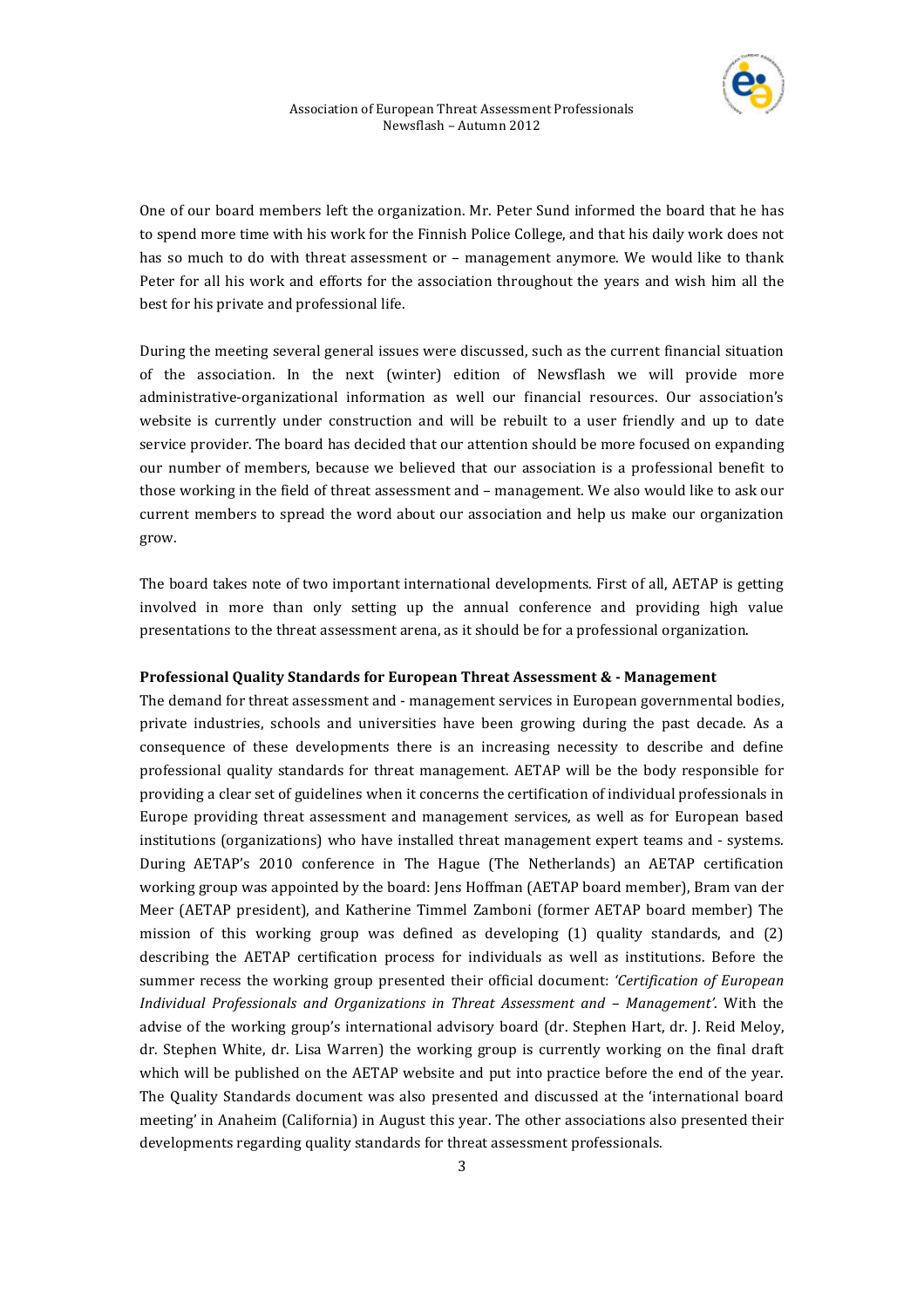

#### **International Board Meeting**

At our conference in Krakow earlier this year, the first international board meeting was held. Representatives of the ATAP, CATAP and AETAP were present at this historical event where the three boards met for the first time. Unfortunately the AATAP board could not be present, but they were at the  $2<sup>nd</sup>$  meeting on August the  $13<sup>th</sup>$  in Anaheim. The first two meetings were successful and motivated all four organizations to continue the cooperation and contributing to the global services for threat assessment professionals, and the development of our expert field. Therefore the  $3<sup>rd</sup>$  international meeting is scheduled for Vienna in 2013 on the Monday prior to the AETAP conference. 

*Bram 
 van 
 der 
 Meer*

# **New 
 developments**

#### **Research in progress**

*International Violence Risk Assessment On Line Survey.* The University of Manchester just started an international survey of violence risk assessment and management practices. Key questions are such as how are violence risk assessments conducted in practice, and what are clinicians' perceptions regarding the utility of structured instruments in the assessment and management of violence risk towards others? Differences between countries will be studied. Everyone who carries out behavioral threat assessments (from law enforcement perspective as well as mental health perspective) is invited to participate in this survey. See the attached Wordfile 'IRIS initial letter' and link to the relevant website address in it. This link is active until the  $15<sup>th</sup>$  of October!

Under the flag of the Stalking Risk Profile this website describes the *research in progress on stalking:* https://www.stalkingriskprofile.com/research/current-‐research

#### **Published research**

*Intelligence* is a forum to share and develop your expertise in threat assessment. Their latest issue (Volume 1, Issue 7, Summer 2012) refers to publications on 'Threats Posed by Radical Environmental and Animal Rights Groups','Using Social Media for Violence Prevention'. Visit their website: 

h*ttp://proactive-‐resolutions.com/newsletter/intelligence-‐volume-‐1-‐issue-‐7-‐summer-‐2012/*

Just a few days ago Dr. Reid Meloy posted his newest article: "the seven misconceptions of mass *murder*" on the Oxford University Press blog. This interesting publication can be found on: http://blog.oup.com/2012/09/seven-myths-of-mass-murder/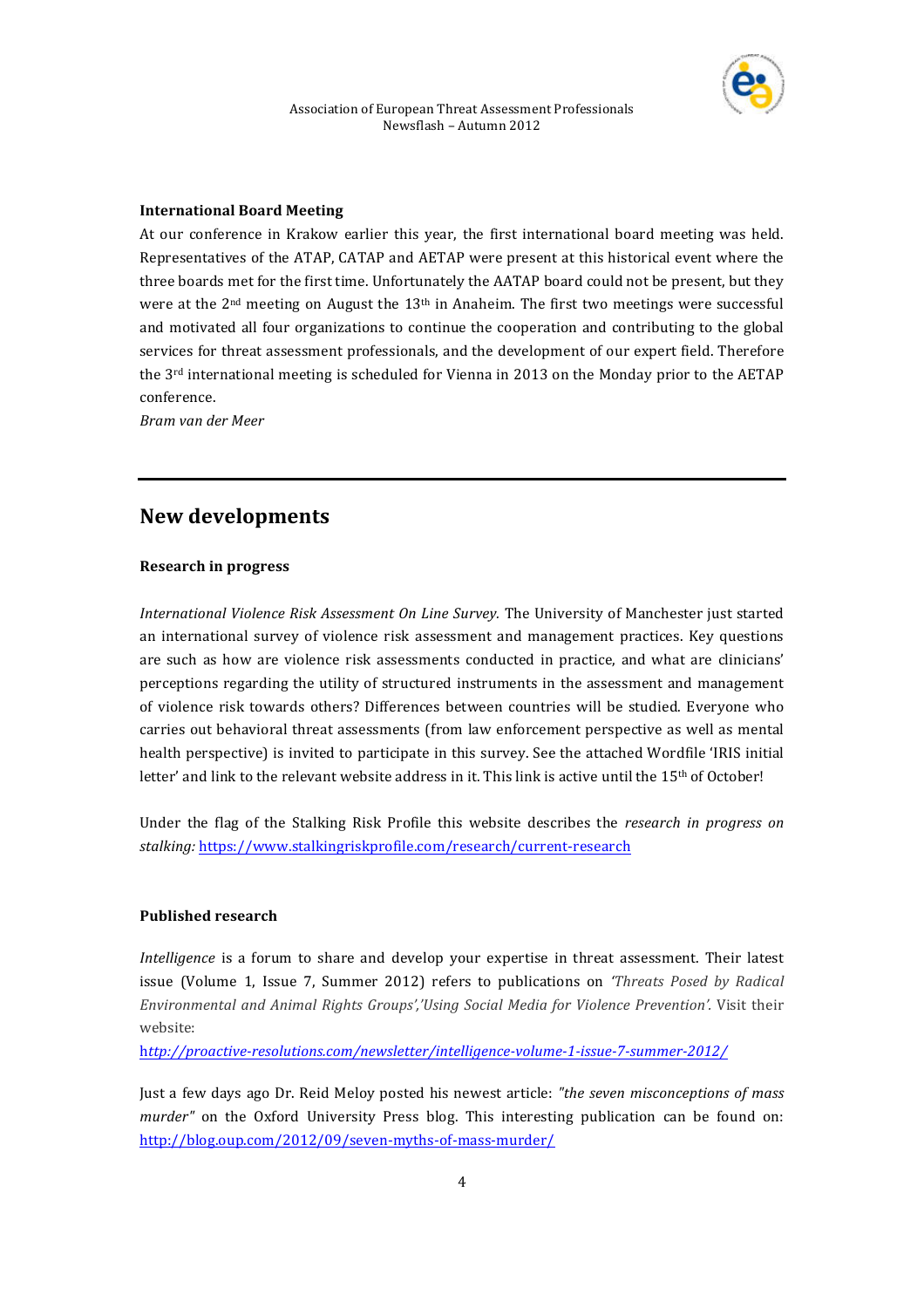

#### **Journal of Threat Assessment and Management**

Last but certainly not least, after so much effort from dr. Stephen Hart and his team of editors, dr. Reid Meloy, dr. Jens Hoffman, and dr. Lisa Warren, the official start of the Journal of Threat Assessment and Management has been informed. This is a tremendous and exciting step forward for threat assessment / management internationally. This journal will focus on operational aspects of threat assessment and -management. So it is not solely meant as a scientific journal -'best practices' and case studies can also be submitted. The first issue will be published in April 2013, and submissions are already accepted through the website: http://www.apa.org/pubs/journals/tam. Here you will also find a more thorough introduction to the journal. See also Intelligence for a list of requested topics for submission: http://proactive-resolutions.com/newsletter/intelligence-volume-1-issue-7-summer-2012/

#### **Threat Assessment Tools & Techniques**

#### Release Date Announced for Version 3 of the HCR-20

Version 2 of the HCR-20 is one of the world's most widely used and best-validated violence risk assessment instruments. Originally published in 1997, the HCR-20 V2 has been translated into about 20 different languages. Work on development of Version 3 has been in progress for several years now. A draft version has been translated into several different languages and pilot-tested in a number of countries including Canada, Sweden, Germany, the Netherlands, the United Kingdom, and the United States. HCR-20 V3 introductory conferences have been held in several countries over the past year. Recently, Kevin Douglas, a Professor of Psychology at Simon Fraser University, announced that the revision process is nearing its end. V3 will go to press at the end of 2012 and will be distributed in January 2013. Keep tuned to Intelligence for information regarding publication details and training workshops: see Intelligence: 

http://proactive-resolutions.com/newsletter/intelligence-volume-1-issue-7-summer-2012/

# **Operational: Threat Assessment- and Management Cases**

The keynote speakers at this year's ATAP conference held in Anaheim, California, Reid Meloy, Jens Hoffman and Bram van der Meer presented the mass murder case that occurred in Norway on 22 July 2011. Their presentation focused on warning behaviors as described in recent literature, and if these warning behaviors can be identified in this case. The presenters were not personally involved with the case and received their information from open sources. At the time of their talk it was still unknown what the sentence of the offender would be, and whether or not he would be found sane. But recently Judge Wenche Elisabeth Arntzen delivered her conclusions.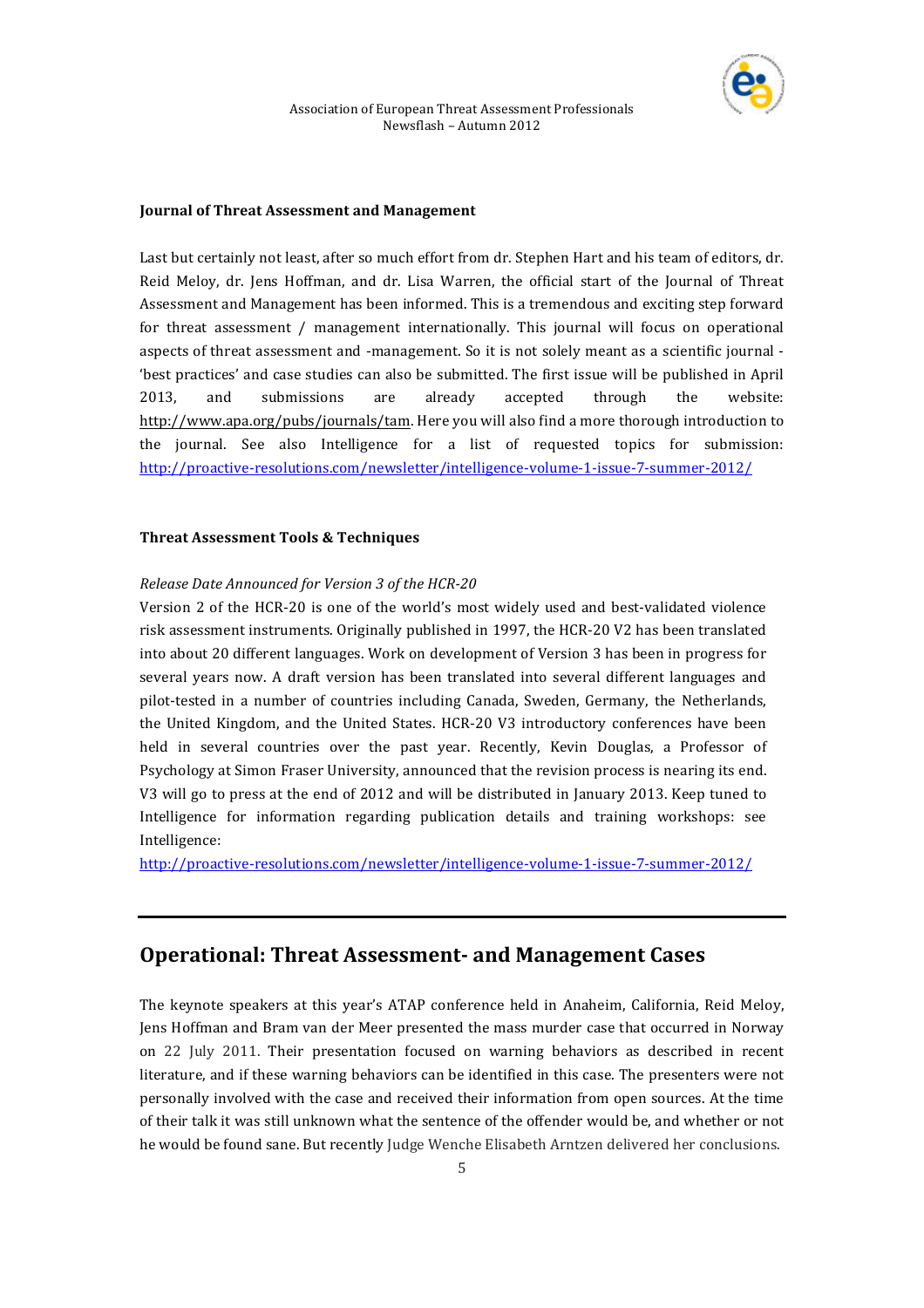

Anders Breivik, the man who killed 8 people and injured 209 by placing a bomb in Oslo, and then continued to Utoeya island where he killed 69 and injured 14, was sentenced to 21 years in jail.

The question whether or not Breivik suffered from serious mental disorder was a sensitive issue during the trial and court-appointed psychiatrists disagreed on his sanity. A first team examined Breivik and declared him to be a paranoid schizophrenic. The keynote speakers argued that their case analysis showed no signs of delusional behavior; they did however find rather clear indications of narcissism. Personality disorder they considered much more likely than psychosis.

Breivik said he did not recognize the court, but felt that they had "sided with the multicultural majority in parliament" and stated that the attacks were necessary to stop the "Islamisation" of Norway. He decided to methodically hunt down people, attacks that he had meticulously planned. During the 10-week trial Breivik showed no remorse but cried when the film that he had produced himself was presented during one of the court sessions. Anders Breivik regretted that he had not killed more for his cause.

Breivik was dressed in a black suit, white shirt and grey tie, and smirked while listening to the verdict. Besides the 21-year prison sentence, judge Arntzen stated that Breivik was not psychotic while carrying out the twin attacks. She considered him to be suffering from "narcissistic personality characteristics". Breivik is almost certain to end his life in prison. Although Norway has a maximum prison sentence of 21 years, Breivik could be sentenced to "preventive detention", which can be extended for as long as an inmate is considered dangerous to society.

Before the verdict, Breivik said psychiatric care would be "worse than death". Per Balch Soerensen, whose daughter was among those killed in the shootings on Utoeya island, told journalists: "He doesn't mean anything to me, he is just air."

*Bram 
 van 
 der 
 Meer Reid 
 Meloy Jens 
 Hoffmann*

# **International Associations, Professional Networks & Education**

**AETAP** annual conference: 23-26 of April 2013 in Vienna

Over many years AETAP has selected Europe's most fascinating and beautiful cities to host its annual conference. Continuing this tradition, AETAP is proud to announce the 2013 conference will take place in **Vienna, Austria**. The capital city has a long and epic history of empire, invasion and conflict situated in the strategic heart of Europe.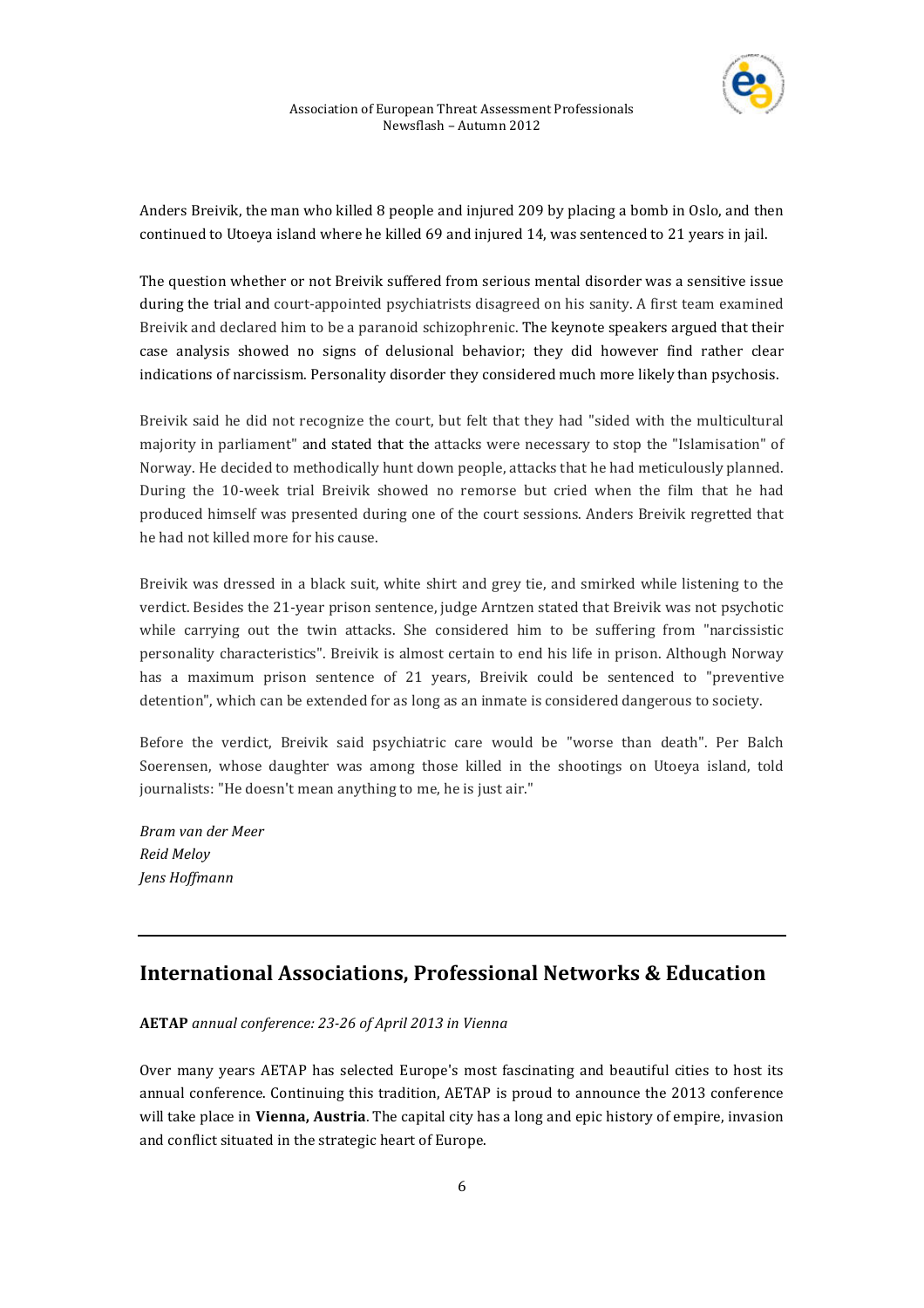

This is reflected in its elegant, once fortified Innere Stadt (city Centre) with a striking and unique architecture set along tree lined ring roads and cobbled back streets. Imposing buildings, monuments and parks were created around the Ringstrasse such as the Rathaus (town hall), the Parliament and the stately State Opera House. The inner city also has a huge selection of intimate, traditional coffee houses known for their relaxing atmosphere and superb pastries.

Restaurants, bars and bistros of all culinary styles and tastes are common around the city. For the art lover and cultural visitors the city hosts the modern and fascinating Museums Quartier, the Albertina and the elegant palaces at the Belvedere and Schonbrun Park. Today, Vienna is a major financial and tourist hub with a focus on international diplomacy. Consequently, life in the city is never short of intrigue and controversy. This harks back to the Cold War era when Vienna was on the front line of East versus West power games with espionage common place in commercial and political life. Walk around the Prater in the late evening with its lively funfair and attractive open spaces and you might still encounter the ghosts of 'The Third Man,' the 1949 film classic which captures the mystery and elegance that is Vienna.

*Roman 
 Pryomko* 



Hundertwasser House, Vienna

### **ATAP** annual conference, 14 - 16 August 2012 in Anaheim, California, USA

This was a historical conference since it was actually the first time when all associations were officially represented in a meeting before the actual ATAP 2012 conference. The results of the meeting have previously been mentioned in this newsletter, but the conference itself presented a wonderful opportunity to gain experiences of the oldest and the biggest event in the field of threat assessment and management. The topics presented a broad spectrum of assessment and management related presentations from across the continent and surely gave the audience their money's worth. Close to 800 participants gathered to Anaheim for four days and the AETAP board did it's best to network and promote the "European link" to our colleagues overseas.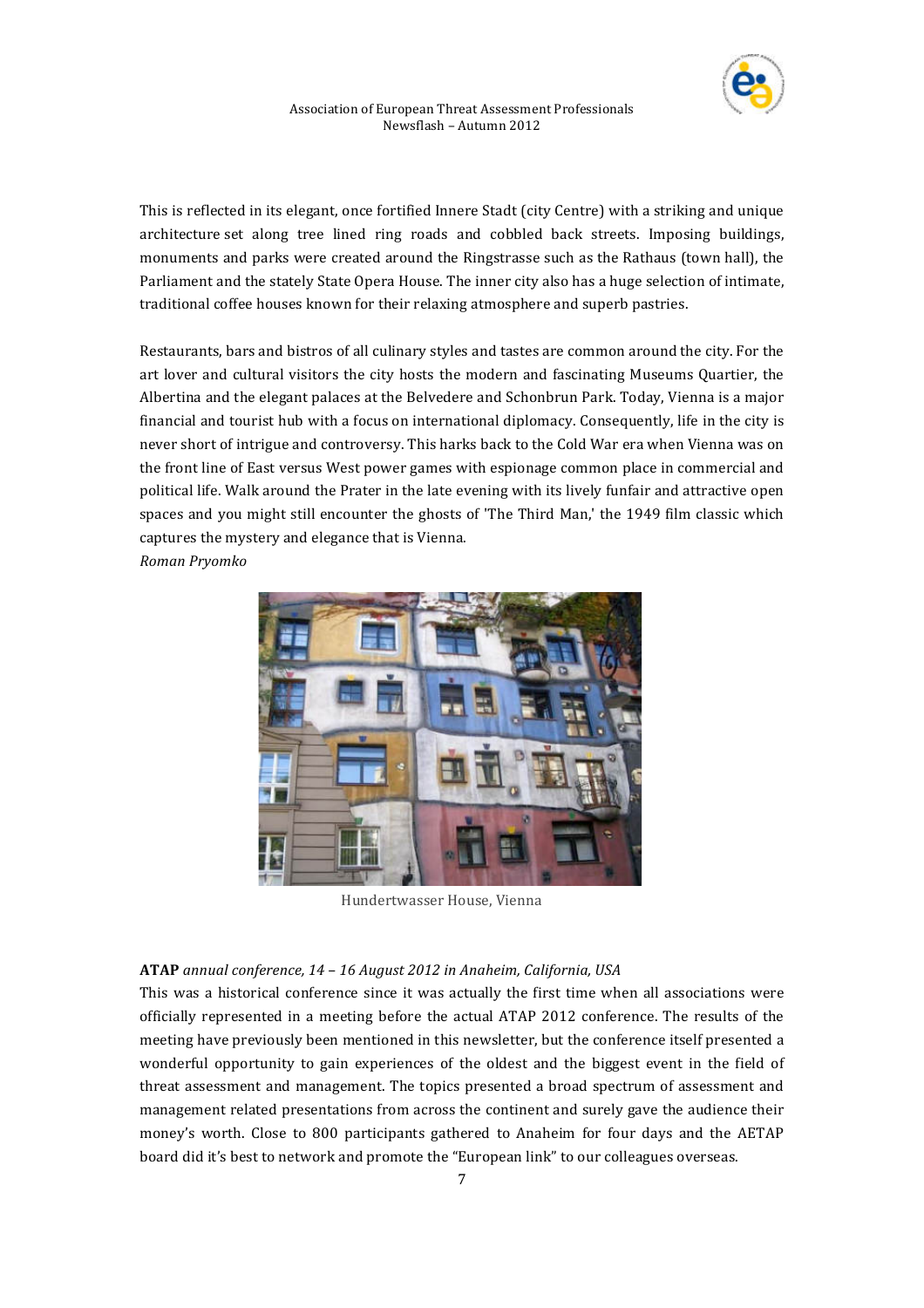

Hopefully we will see an increase of ATAP attendees in our conference in Vienna. As mentioned, president Van der Meer and dr. Hoffmann were the keynote speakers with dr. Reid Meloy, but during the conference we also had opportunities to look at possible new speakers for our 2013 conference as well. Stay tuned since we were able to secure some seasoned professionals but new speakers to AETAP to send in abstracts for 2013 Vienna conference. Every evening presented great networking in the form of hospitality suites as well as unofficial dinner meetings around Disney hotel area. You might want to mark the dates  $13<sup>th</sup>$ -16<sup>th</sup> August 2013 for the next annual conference.

*Totti 
 Karpela*

#### **CATAP** 2012 annual conference: 24-28 of September in Banff, Alberta, Canada.

World-class speakers presented interesting topics such as fixated threats, spousal homicide, honour based violence and workplace violence. No wonder that the organizational committee had to close the registration before the deadline. A number of thorough case studies were presented, such as "The Lori Dupont Homicide: A Case Study in Workplace Violence", "The Serial Predator: From Paraphilic Interest to Acting Out", and "The Shafia Family Homicides: A Case Study in Honour Based Violence". The latter case was examined and commented by an expert panel. The conference was a success and a good start for the board of CATAP and their new president Keith Hammond. The program can be found on:

http://www.atapworldwide.org/associations/8976/files/documents/20120612SyllabusWebsit e.pdf. 

*Henrik 
 Belfrage*

#### **AATAP** 2012 annual conference: 8 -9 of November 2012, Melbourne, Australia

The major focus of AATAP will be stalking and threat management. A call for abstracts as well as a message from the current AATAP president can be found on: http://www.atapworldwide.org/associations/8976/files/documents/AATAP.pdf

**European Network on Public Figure Threat Assessment**, Rotterdam, The Netherlands. Lieke Bootsma attended this conference. Her evaluation: "A wide variety of speakers and topics on public figure threat assessment, with excellent network opportunities. However, attendance is for civil servants only. It is their goal to stimulate exchange of knowledge between governmental organizations. Content: a forensic psychiatrist and a police officer (who didn't handle the case themselves) together gave their reflections on the Breivik case; David James and our Australian colleagues presented on professionalising risk assessment in cases of inappropriate attention towards public figures. During the afternoon there were several workshops, for instance about the European legislation for sharing sensitive information, and another workshop focussed on how to handle threats after incidents such as the Breivik case in Norway". Attached is a PDF-file of the lecture of Jolanda van Boven about the European legislation on and possibilities for sharing information. The  $4<sup>th</sup>$  annual conference will be held in Berlin (probably in May 2013). Juergen Ebner, Deputy Head of the Close Protection Division, BKA, will be organising the event.